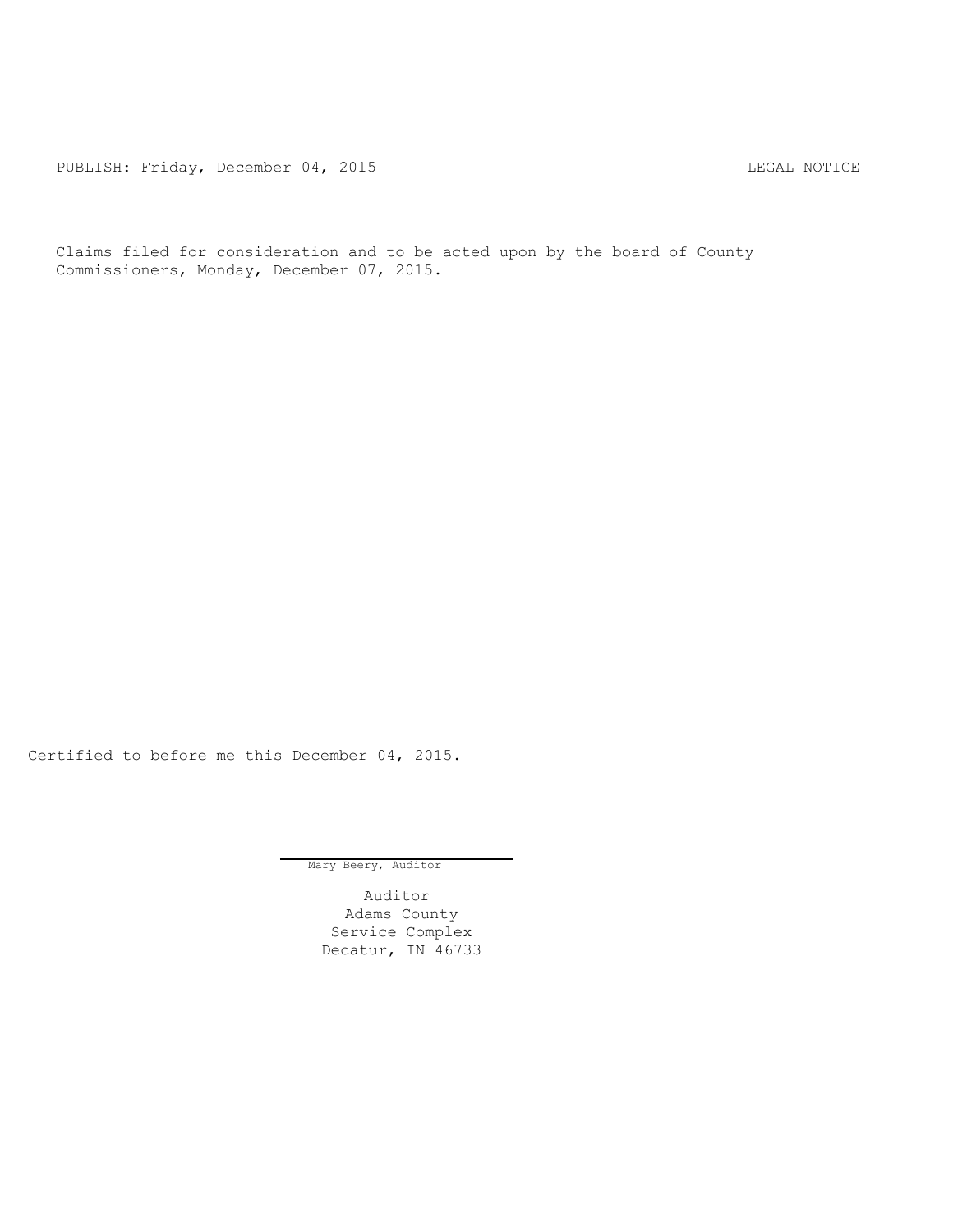

## **Claims Docket for Newspaper Adams County, Indiana**

## For Period: **11/10/2015** to **11/23/2015**

Date Claims to be Paid: **12/7/2015**

*313 W. Jefferson St. Decatur, IN 46733 (219) 724-2600*

| <b>Vendor</b>                            | <u>Amount</u> | <b>Vendor</b>                            | <b>Amount</b> |
|------------------------------------------|---------------|------------------------------------------|---------------|
| Adams County Council On Aging, Inc.      | 1,900.00      | Adams Memorial Hospital                  | 69,405.07     |
| Indiana Michigan Power                   | 7,466.07      | Berne Ready Mix                          | 661.70        |
| Berne Tri-Weekly News                    | 25.47         | <b>Charles Bowers</b>                    | 2,333.33      |
| Cintas Location #338                     | 54.35         | Complete Printing Service                | 1,207.06      |
| Decatur Daily Democrat                   | 204.99        | Douglas L. Bauman                        | 254.26        |
| Erie Haven                               | 1,941.30      | Fleming Excavating, Inc.                 | 14,015.50     |
| Gordon Food Service                      | 3,657.63      | Grimm's Auto                             | 115.80        |
| Indiana State Police                     | 316.00        | <b>Innovative Concepts</b>               | 135.00        |
| Jan Smith                                | 20.00         | Kiess Electric                           | 523.67        |
| Mark S. Gresla, MD                       | 420.25        | Nipsco                                   | 965.51        |
| <b>Quill Corporation</b>                 | 167.99        | Roto-Rooter                              | 200.00        |
| Stone-Street Quarries, Inc.              | 82.19         | Teryl R. Smith                           | 355.39        |
| Print Shop                               | 165.11        | Top Supply Company LLP                   | 33.29         |
| Treasurer of Adams County                | 18,875.31     | Tri-State First Aid                      | 28.40         |
| Underground Pipe & Valve,                | 3,710.00      | Schwartz Marathon of Berne Inc.          | 77.09         |
| Rudd Equipment                           | 728.15        | Paul Norr                                | 37.00         |
| Jay County REMC                          | 57.80         | Adam T. Miller                           | 25.00         |
| Rekeweg, Shane                           | 30.97         | Assoc. of IN Prosecuting Attorneys, Inc. | 1,250.00      |
| Bixler Insurance, Inc.                   | 300.00        | Sirchie Acquisition Company              | 58.58         |
| <b>Boyce Forms Systems</b>               | 635.00        | Deatra M. Peterson                       | 29.92         |
| Terry Debolt                             | 20.00         | Richard Clutter                          | 20.00         |
| Chad W. Sprunger                         | 985.13        | Zurcher's Best-One Tire & Auto Care, Inc | 975.45        |
| S & S /Shambaugh & Son, Inc.             | 450.00        | Tom Magnan/Special Needs                 | 155.94        |
| Matthew Bender                           | 65.08         | Arthur J. Booth                          | 20.00         |
| Geraldine Sudduth                        | 156.64        | Karen Fouts                              | 11.59         |
| <b>Expert Transmission</b>               | 563.43        | Harvest Land Co-op                       | 311.97        |
| Wal-Mart                                 | 324.90        | <b>Missy Smitley</b>                     | 38.60         |
| Beth A. Webber                           | 1,776.00      | Leslie W. Marckel                        | 20.00         |
| <b>Adams County Sheriff's Department</b> | 2,500.00      | Indiana Election Division                | 600.00        |
| Premier Trenchless Installations         | 1,500.00      | Michael G. Werling                       | 520.00        |
| Connie Ellenberger                       | 99.00         | Ian Gilbert                              | 36.00         |
| Troyer's Market LLC                      | 3,492.87      | Kimberly A. Jackson                      | 946.81        |
| <b>Uricks Trucking</b>                   | 2,200.00      | Bi-County Services, Inc.                 | 3,276.00      |
| Michelle Hackenjos                       | 12.67         | Robert Barger                            | 20.00         |
| Deborah A. Schantz                       | 87.50         | Dell Marketing L.P.                      | 1,362.13      |
| Daniel J. Michaels                       | 20.00         | Henry R. Mayer                           | 20.00         |
| PC Mall-Gov                              | 25.19         | Verizon Wireless                         | 1,701.68      |
| <b>Stationair's Express</b>              | 791.17        | Landon Patterson                         | 142.21        |
| Karla Marbach                            | 106.36        | ReusserDesign                            | 175.00        |
| Schwartz Steel LLC                       | 101.77        | CDW Government, Inc.                     | 976.44        |
| Microvote General Corporation            | 190.00        | <b>First National Bank</b>               | 56.60         |
| Cintas Location #G64                     | 1,237.60      | FlexPAC                                  | 1,315.55      |
| Jeremy Wetter                            | 52.00         | RICOH USA, INC.                          | 871.44        |
| Office Depot                             | 99.00         | Decatur Ace Hardware                     | 424.24        |
| WM Imaging Solutions, Inc.               | 30.54         | Russell E Cook                           | 20.00         |
| <b>First Response</b>                    | 51.77         | O'Reilly Auto Parts                      | 116.88        |
| Purdue CES Education Fund                | 8.62          | Kevin Nussbaum                           | 20.00         |
| Carnall, Andrews & Crell, P.C.           | 84.00         | Paperless Business Solutions, LLC        | 257.50        |